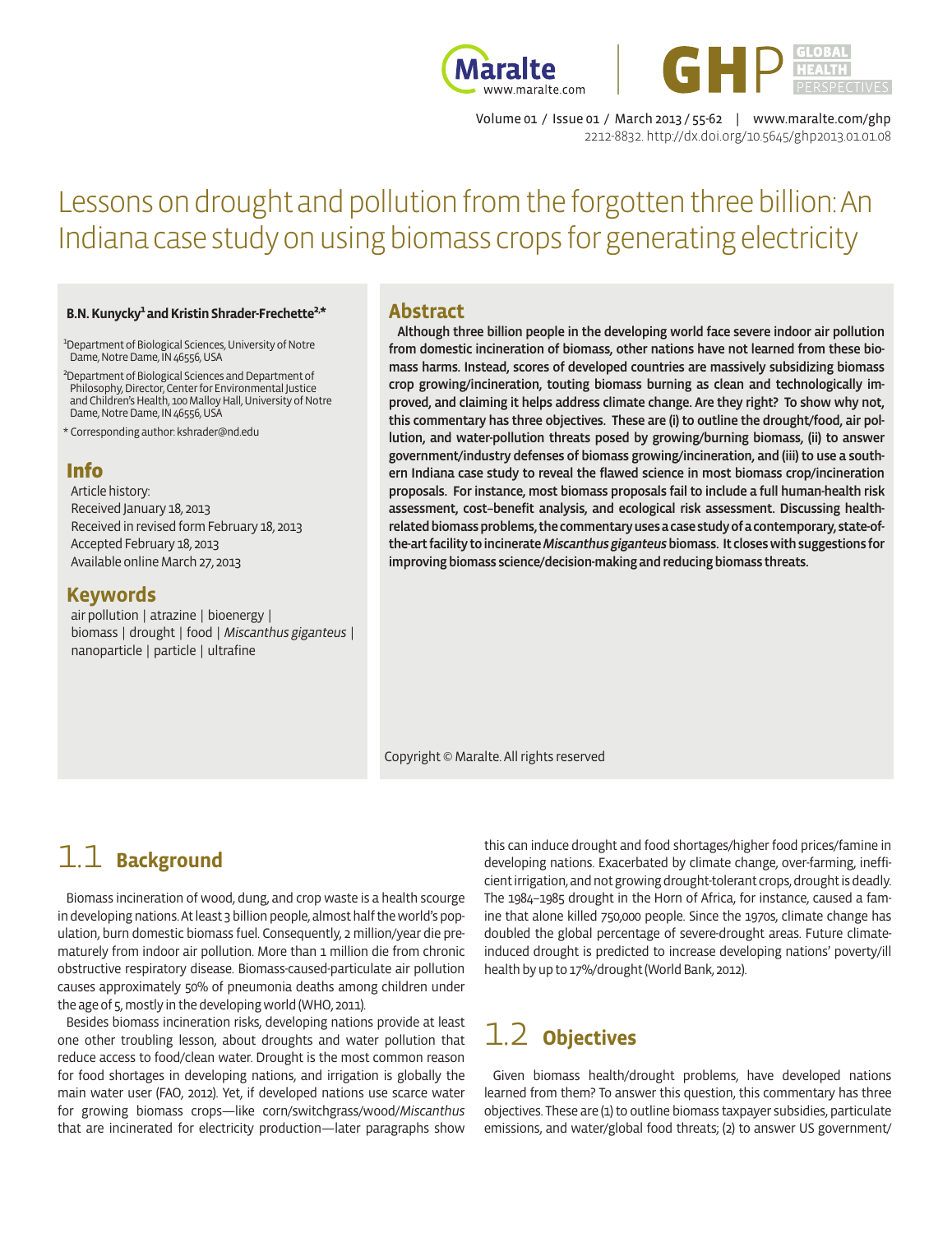corporate defenses of biomass crops/subsidies/incineration; and (3) to use an Indiana case study to explain how most biomass proposals use flawed/ incomplete science that underestimates biomass risks.

# 1.3 **Discussion**

The International Energy Agency says that by 2020, biomass electricity generation will triple globally. Even in the United States, biomass incineration is the largest type of "renewable energy," fulfilling government-mandated, renewable-energy credits (Booth, 2012).

Why is biomass such big business?

#### 1.3.1 **Biomass subsidies**

Countries like Canada, Denmark, England, Germany, Greece, Ireland, Italy, Japan, Portugal, Spain, Sweden, Turkey, and the United States subsidize biomass/biofuels like *Miscanthus giganteus* for electricity generation. Rather than learning from developing countries, developed nations offer biomass crop, biomass boiler construction, and biomass renewable energy subsidies (Sheehan et al., 2011; DEFRA, 2012; SEA, 2012). For example, US taxpayer biomass subsidies—\$3–5 billion/year (federal) + \$2–4 billion per plant/ year (state)—have promoted 255 existing, and 250 in-progress, US biomass plants (Sheehan et al., 2011).

Based on food security problems, the World Bank/International Monetary Fund/World Trade Organization demands ending biomass crop subsidies (Sheehan et al., 2011). However, developed nations justify subsidies by claiming biomass crops are renewable/promote energy independence. They also say state-of-the-art, electricity-generating biomass facilities are safe, much cleaner than typical indoor stoves in the developing world (TOC, 2010; Booth, 2012).

#### 1.3.2 **A typical small, state-of-the-art biomass incinerator**

The US Department of Energy likewise says biomass is a "clean" energy source (USDOE, 2012). Is this correct? Consider a typical proposal to burn *Miscanthus giganteus* in a converted coal facility.

Like hundreds of other small, rural towns, Jasper, IN faces prohibitively costly emissions controls for its outdated coal plant—one of roughly 250 closing in the United States. Faced with this nonperforming, dirty "asset," town leaders accepted the Twisted Oak Corporation (TOC) proposal to convert the old coal boiler to combust biomass. TOC's 75-page proposal promises the town lease payments and injecting \$200 million locally over 30 years (\$6.6 million/year) from the hybrid natural gas/*M. giganteus* incineration facility. Most of the \$200 million gross income comes from growing *Miscanthus*. Partnering with Mendel Bioenergy, a seller of bio-engineered *Miscanthus*, TOC would contract with local farmers to grow roughly 100 tons/year of Mendel's cane-like *Miscanthus* (TOC, 2010).

In return for TOC's unspecified amounts of lease payments, Jasper would provide the facility "essential services," including double the water needed by the old coal facility and new electrical lines. However, lease payment amounts were redacted from TOC's proposal, as were lease terms, TOC taxes/financing, costs of water/sewer/new electrical lines/contaminated materials, and safety information about Mendel-bioengineered *Miscanthus*. All redactions were marked "confidential materials" (Sheehan et al., 2011). Although the facility would sell its electricity on the open market, TOC promises minimal health/environmental impacts, given baghouse filters, biomass boiler NOX/CO<sub>2</sub> best available control technology limits, 560 ppm CO limits, and "voluntary" 0.03 lb./million (MM) Btu particulate matter (PM) limits (TOC, 2010; Shaddix, 2011).

### 1.3.3 **Biomass incineration air pollution**

How serious are state-of-the-art, biomass-plant, air pollution problems? The main biomass pollutants are CO, hazardous air pollutants such as mercury, nitrogen oxides, PM, and sulphur oxides (SOX). In developed nations, biomass pollutant harms are comparable to, or worse than, those from coal, except that biomass releases less mercury and SOX, whereas biomass CO and, especially, PM emissions are greater. Because PM has no safe dose (Pope et al., 2009), because biomass PM is at least 25 times worse than coal PM, and because PM causes most coal incineration-related deaths, increased biomass PM massively outweighs biomass improvements regarding mercury/SOX emissions (Schneider, 2000; Wiltsee, 2000; Schneider, 2004; Schneider and Banks, 2010; Booth, 2012).

Biomass PM is far worse than that from coal because it is mostly ultrafine, PMUF (<0.1 μm), whereas coal plant PM is mostly PMF (2.5–0.1 μm) (Yinon, 2010). In addition, PMUF is approximately 65 times more hazardous than equal masses of PMF, because PMUF harms are functions of surface area/ numbers of particles, not mass concentration (Sager and Castranova, 2009). However, relative PMUF:PMF harms are functions of particle numbers/ sizes/surfaces areas, and both PMUF and PMF come in a variety of sizes; exact harms/numbers of fatalities are functions of the specific sizes/ numbers/surface areas of the particles in a given volume, which are a function of the specific facility/pollution controls/fuel burned. Consequently, only general coal/biomass harm comparisons are possible. Nevertheless, biomass/biofuel particulate releases, mostly PMUF and carbon black (CBPMUF), cause 60% of global CBPMUF pollutants (Bond, 2007). If leading US government assessors are correct in stating that on average US coal plant particulates (mostly PMF) kill 25 people/year (Schneider and Banks, 2010), and if PMUF is approximately 65 times more hazardous than PMF (Sager and Castranova, 2009), then an average, state-of-the-art, US biomass plant kills far more than 25 people/year, as a coal plant does. Yet, no nation has regulations for the more recently discovered PMUF, despite its far more serious health threat.

What about potential clean water (therefore food) shortages from growing biomass crops? Consider water-related effects of growing *Miscanthus* for the Jasper biomass incinerator.

### 1.3.4 **Biomass crop drought threats**

Growing *Miscanthus* and other non-food biomass crops, even in developed nations, can worsen drought/food shortages/global food price increases. Indeed, biomass/biofuels crops are major reasons for rising food prices and resulting global conflicts/riots in 30 countries (Lagi et al., 2011). For the 2 billion people who live on less than \$2/day, higher food prices can mean famine/death. For instance, in 2012 the US—the world's largest exporter of corn/soybeans/wheat—had its worst drought in 50 years, since the Dust Bowl. Consequently, the US Department of Agriculture (USDA) slashed its 2012 US corn production estimate by 12%, the largest fall in a quarter century. Drought-induced corn/soybean crop failures in 2012 caused dramatic, 3–5%, global food price increases surpassing the 2007– 2008 drought-induced food price increases that caused conflicts/riots in 30 developing nations. Although average US consumers spend only 13% of their income on food, consumers in less-developed nations spend 50% or more. For them, drought elsewhere can be deadly (Norwood, 2012).

USDOE, however, says developed nations mostly subsidize non-foodbased cellulosic biomass, such as *Miscanthus*, and therefore are not threatening global food supplies (USDOE, 2012). However, food shortages/price increases arise not only from using cropland for biomass, but also from using scarce water for non-food/biomass crops. Required biomass fertilizers/ herbicides/irrigation also threaten clean water, and thus food/health.



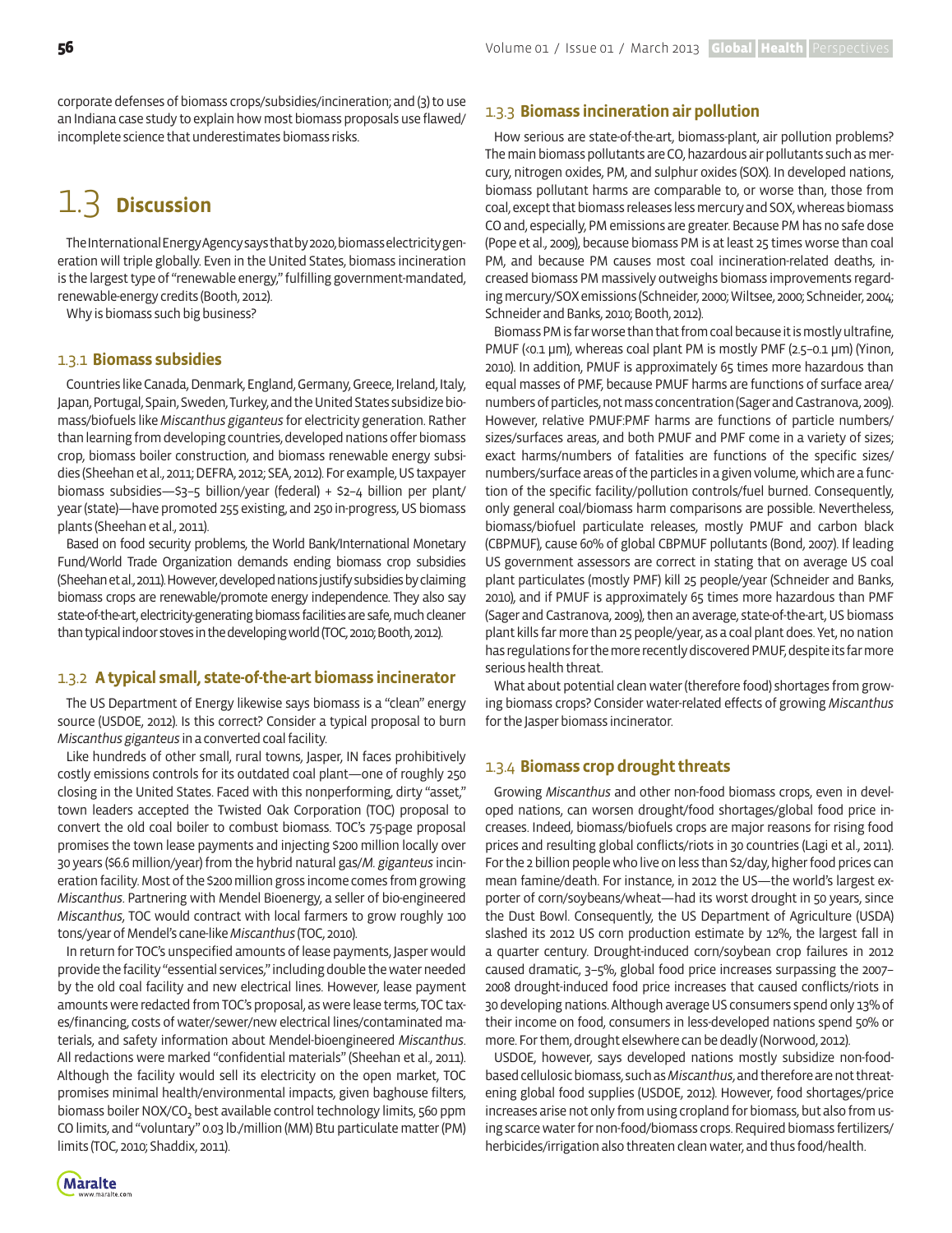Would the Jasper biomass plant worsen drought/food problems? In August 2012, the USDA declared a majority of US counties drought "disaster zones," including drought-prone, southern Indiana counties. Thus, at least seven reasons suggest TOC may err in saying 90,000–100,000 dry tons *Miscanthus*/year, for the biomass facility, could be grown on 8,000–10,000 southern Indiana acres/year.

One problem is that *Miscanthus*' southern Indiana growing season is 7 months, late March through a killing frost, requiring at least 76.2 cm of rain (Heaton et al., 2012). Because southern Indiana rainfall, 109 cm/ year, is evenly distributed, only approximately 9.1 cm/month falls (IDNR, 2012). However, 9.1 cm/month rainfall for a 7-month *Miscanthus* growing season yields only 64 cm of the 76.2 cm of rain needed per season. Thus, southern Indiana *Miscanthus* crops would lack approximately 16% of required water, and likely need costly irrigation with scarce water. Such a situation might be minimally workable, except that later paragraphs show climate change will worsen southern Indiana drought. Because the government says recent Indiana summer droughts have been "moderate to extreme" (NOAA, 2012), heat often causes negative precipitation (precipitation minus evaporation, P–E), such as –5.6 cm/month (Charusombat and Niyogi, 2011).

A second biomass/drought problem is that climate scientists predict global drought area doubling, summer/autumn "decreased precipitation," and extreme droughts covering 60% or more of Indiana–Illinois (Mishra et al., 2009). During the last decade, southern Indiana summer drought frequency increased by 33% (Strzepek et al., 2010). Hence, 9.1 cm/month rainfall is unlikely and the *Miscanthus* water deficit is likely greater than 16%.

Third, *Miscanthus* is not drought-tolerant, even for a single season. It has "a lack of adaptation to drought," given water-stressed conditions (Clifton-Brown and Lewandowski, 2000; Lewandowski et al., 2000).

Fourth, without irrigation, *Miscanthus'* yields are variable/low, yet *Miscanthus* irrigation is not cost effective (Clifton-Brown et al., 2001; Walsh, 2008). Thus, given the earlier discussion of drought/food price shortages/ dangerous biomass subsidies, if farmers irrigate *Miscanthus*, they could lose money and worsen drought/global food risks. If they do not irrigate, they could lose their crop and their money as well as worsen drought/ global food risks. The 1988 drought that affected Indiana cost the country \$40 billion—exceeding losses caused by the 1992 Hurricane Andrew, 1993 Mississippi River floods, and 1989 San Francisco earthquake (Riebsame et al., 1991). The 2002 drought that affected Indiana cost the nation \$10 billion (Ross and Lott, 2003), and the already mentioned 2012 drought caused 3–5% food price increases (Volpe, 2012).

A fifth *Miscanthus*/drought problem is that *Miscanthus*' deep, penetrating (2.5 m, 8.2 ft), dense, root mat (Werner, 1995) could reduce groundwater availability in already drought-prone southern Indiana (Boelcke et al., 1998), thus worsening drought/global food risks. Even corn root mats are only one-third as deep as *Miscanthus* (NDA, 1997). Soil moisture under *Miscanthus* is also significantly less than under corn or soybeans; after several years, soil moisture under *Miscanthus* is more than 2 in. less than under local food crops (McIsaac et al., 2010).

Sixth, *Miscanthus* is far less likely to survive drought, given its extensive water needs—33% greater than corn, 76.2 cm instead of 55.6 cm/growing season (Purdue eXtension, 2008; Heaton et al., 2012). Because southern Indiana droughts have repeatedly devastated corn crops, they are more likely to devastate *Miscanthus* as well.

Seventh, although many authors (e.g., VanLoocke et al., 2012) report that in midwestern United States, *Miscanthus* has a slightly higher water use efficiency than corn, other authors deny this fact (Dohleman and Long, 2009)—perhaps because such estimates are based on different models/ assumptions and different midwestern areas. Nevertheless, growing corn seems preferable to growing *Miscanthus* because of its shorter growing

season, its lower water requirements, and its providing food , rather than something to be burned. At a minimum, before growing *Miscanthus*, scientists obviously need to resolve water-efficiency issues for the particular region at issue.

#### 1.3.5 **Objections to biomass-induced drought charges**

In response, *M. giganteus* supporters say it can tolerate a drought year, then return to normal yields (Khanna et al., 2008) once normal climate returns (Ivanic, 2010). However, "return to normal" relies on false presuppositions. Scientists warn *Miscanthus* is not drought resistant and say climate change means droughts are the "new normal," perhaps persisting forever (IPCC, 2007; Kundzewicz et al., 2008; YinPeng et al., 2009). Besides, only established plants, not starting *Miscanthus* plants, could tolerate even a summer of drought.

*Miscanthus* proponents also say it decreases groundwater availability only when it covers more than 25% of land (Vanloocke et al., 2010). Because the Jasper biomass plant *Miscanthus* will require only "10,000 acres … over a 35–50-mi radius from the plant," supporters say its land coverage would be <0.5% within a 50-mi radius—and hence pose no drought threat (TOC, 2010).

However, TOC's 50-mi radius claim fails. Why? Suppose someone said dumping toxins would not be harmful, because they would be dumped within a circular area having a 50-mi radius. Obviously, however, without guarantees regarding where, in the circular area, the toxins would be dumped, most could be dumped in one place and thus harm people—just as *Miscanthus* could be grown in one area and thus cause drought there. TOC thus makes the obviously invalid assumption that because *Miscanthus* will be grown within a 50-mi area, it will be completely uniformly distributed there, and not affect the water table adversely. Besides, because TOC's 50-mi growing limit for *Miscanthus* is wholly arbitrary/without legal enforceability, all 10,000 needed acres of *Miscanthus* could easily exceed 25% of some local land area and hence could lower the water table.

Given the preceding considerations, growing *Miscanthus* near Jasper will likely exacerbate drought in a drought-prone region. Besides, TOC's proposal contains no ecological risk assessment (ERA)—and no assessment of hydrology-related consequences. At best, its questionable water-related claims beg the question.

#### 1.3.6 **Clean water threats**

Other *Miscanthus*-related water threats include local water damage from fertilizers and herbicides needed for growing *Miscanthus*. The Jasper plant biomass input requires fertilizers because TOC says local *Miscanthus* crops will be on less fertile land currently out of cultivation (TOC, 2010). In addition, US government reports say *Miscanthus* always needs fertilization (Wang et al., 2012). Fertilization, however, causes nitrate/nitrogen leaching into water sources (Schroder et al., 2004), a massive problem because midwestern farm nitrogen/nitrates already have caused Mississippi River contamination and a 7,000-mi2 hypoxia "dead zone" in the Gulf of Mexico; no fish/living creatures can survive in this nitrate/nitrogen-caused, oxygendepleted zone (Bruckner, 2011).

Because nitrogen/nitrates cause similar oxygen deficiencies in humans, USEPA set nitrogen/nitrate, drinking water limits of 10 mg/L, 10 ppm (USEPA, 2012a). Above 10 ppm, nitrate/nitrogen can cause methemoglobinemia, blue baby syndrome in infants. Because methemoglobinemia reduces the blood's ability to carry oxygen and release it to bodily tissues, it causes tissue hypoxia (Wright et al., 1999; USEPA, 2012b), decreased iodine uptake/thyroid function (Guillette and Edwards, 2005), increased stomach/ esophagus cancers (Grosse et al., 2006), and reduced fertility (Guillette and Iguchi, 2012). Even worse, nitrogen/nitrate levels of 5 ppm—half the USEPA

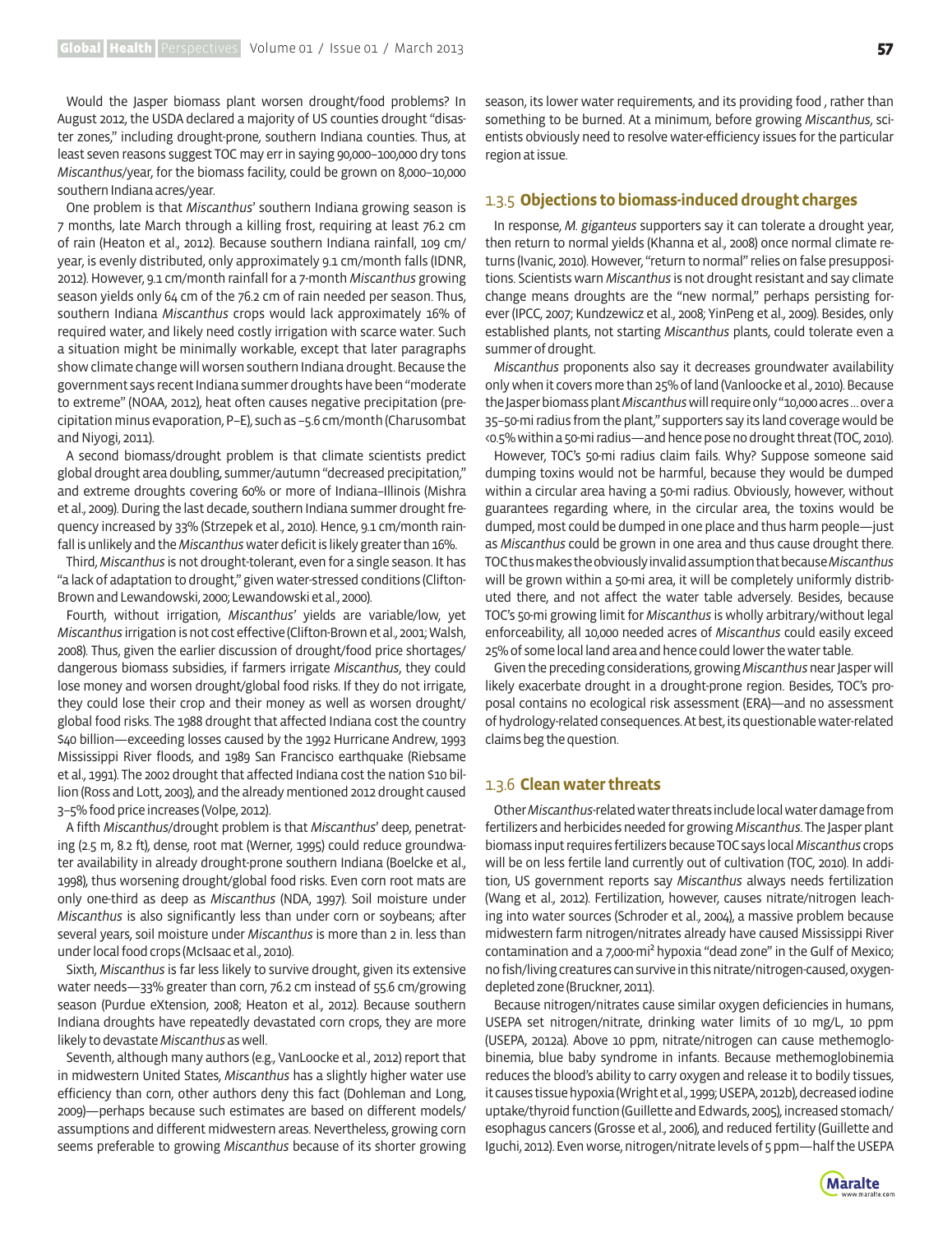limit—cause more-than-double increases in otherwise avoidable thyroid cancer. Yet a minimum of 6-lb. fertilizer/ton *Miscanthus* is required (Heaton et al., 2012)—300 tons nitrogen/year for Jasper.

Most of the 15,000 people in Jasper, and 42,000 in DuBois County (United States Census Bureau, 2010), could be affected by drinking nitrate/nitrogencontaminated water from *Miscanthus* growing. Moreover, costs of residential, nitrogen/nitrate water treatment systems are \$5,000–\$21,000/home (IDHEM, 2008). For DuBois County residents, total nitrate/nitrogen treatment costs would be \$195–911 million. However, TOC's proposal includes neither a cost–benefit analysis (CBA), nor ERA. It ignores these health harms/costs.

Of course, many crops use fertilizers and cause nitrogen problems. What is troublesome about *Miscanthus* fertilizer problems is that they are created by crops not used for food. In addition, *Miscanthus* fertilizers exacerbate already existing problems with poor nitrogen/nitrate pollution standards, Gulf of Mexico hypoxia, and expensive water purification systems.

Another *Miscanthus* water pollution problem is that TOC plans to use the herbicide atrazine (TOC, 2010; Shaddix, 2011). *Miscanthus* herbicides are always needed, at least during the first three years, to ensure profits (Lewandowski et al., 2000; Anderson et al., 2011). Yet, because atrazine causes runoff of dissolved toxins and lethal, "unpreventable water contamination" (Leonard, 1990; Sass and Colangelo, 2006; Bohn et al., 2011), the European Union—27 nations with a total population double that of the US—banned atrazine a decade ago. Italy and Germany—each producers of millions of tons of corn/year—banned atrazine more than two decades ago (Ackerman, 2007).

Why is atrazine so deadly and thus prohibited in Europe? First, it is slow to break down in water, has a half-life up to 100+ days, and persists/accumulates for years after application (ATSDR, 2003). Second, atrazine causescancer in animals (Rusiecki et al., 2004; USEPA, 2012c), has "high potential for groundwater contamination" (USEPA, 2012b), and caused USEPA to set atrazine drinking water limits of 0.0003 mg/L (3 ppb) (USEPA, 2012a). Third, atrazine levels 33 times lower than the allowed 3 ppb can cause human endocrine disruption. Atrazine levels of 0.00009 ppb—500,000 times lower than the current EPA 3ppb limit—delay sexual development and cause hormone-related dysfunctions (Enoch et al., 2007). At far below allowed levels, atrazine causes castration/feminization of male amphibians, similar to what it causes in humans (Hayes et al., 2006), decreased male sperm quality/concentration, inability to conceive (Swan et al., 2003), and sexual differentiation malfunction (Colborn et al., 1993).

A fourth problem is that, even at allowed drinking water levels, atrazine is associated with neurological disease/maldevelopment such as attention deficit hyperactivity disorder (ADHD) and autism (Colborn, 2004; Shelton et al., 2012). Fifth, atrazine also hurts its victims economically. Compared with those without ADHD, adults with ADHD have more than double outpatient health-care costs, double prescription drug costs, and nearly triple total medical costs; employees with ADHD also miss four times more workdays/year than others (Secnik et al., 2005).

A sixth reason to worry about Jasper area atrazine is its concentration within a 50-mi radius that already is drought-ridden, a fact that increases waterborne-atrazine concentrations. Seventh, most US farmers do not use atrazine, so 300 tons/year in Indiana is especially harmful.

Eighth, US government atrazine regulations do not protect citizens because they ignore the US National Academy of Sciences and Institute of Medicine warnings that, because current pesticide/herbicide regulations do not protect children against neurodevelopmental harm, like ADHD and autism, pesticide/herbicide standards/prohibitions should be dramatically strengthened (NRC, 1993).

A ninth problem—that atrazine harms US, not European, citizens—appears close to legalized bribery. Why? Although prohibited in Europe, atrazine is still allowed in the United States, because of its politically powerful, Swiss-based manufacturer, Syngenta. Syngenta spends \$500,000–\$5 million/year for US election candidates, to promote Syngenta regulatory interests, in addition to undisclosed Syngenta-based funding for Political Action Committees that also provide at least \$300,000 each, per year, to US politicians (CRP, 2012; FEC, 2012).

A tenth reason for Jasper concerns about atrazine is that TOC proposes it because it is "cheap" (Shaddix, 2011). Yet, much safer herbicides, such as mesotrione, would cost only approximately 1% more than atrazine (Ackerman, 2007). Because costs of childhood, environmentally induced diseases are approximately \$77 billion/year (Trasande and Liu, 2011), it seems unfair for agricultural–biotechnology/biomass companies, such as TOC, to profit at children's expense, instead of paying 1% more for safer herbicides. Of course, the specific health/lives costs of Jasper atrazine use can be calculated based only on case-specific assumptions that are unknown. Nevertheless, preceding atrazine harms are reason enough to question its use.

Another reason for concern about *Miscanthus*-related atrazine use is that there is less justification for contaminating water sources, to produce something to be burned for energy, than to produce food. Given cleaner, safer, cheaper options for producing energy (Shrader-Frechette, 2011), using atrazine on biomass crops is ethically questionable. Of course, atrazine use is a problem only for the TOC and other facilities that use it, and other, less dangerous herbicides could be used for growing *Miscanthus*. However, the fact that TOC chose *Miscanthus* for its facility, because it was cheap, shows that *Miscanthus* economics may be a problem—and perhaps one reason that it has not been grown commercially in the United States.

#### 1.3.7 **Biomass proposals as special-interest science**

Why have TOC officials written, and Jasper officials accepted, the flawed/ incomplete biomass proposal? Two reasons might be officials' wanting income from an outdated, now-closed, coal plant, and TOC's wanting taxpayer biomass subsidies.

TOC's profit-oriented proposal may be biased and incomplete because, despite claims to the contrary, later paragraphs show that TOC provided not science, but special-interest science (SIS), in its proposal. SIS is research whose conclusions are predetermined by profit interests (Shrader-Frechette, 2007). It is performed/funded by industries, special interests, who seek private profits, not public goods like health or unbiased knowledge. Corporations like TOC fund scientists to give them what they want, including incomplete, biased "science." This fact has been repeatedly confirmed for pharmaceutical/medical devices research (Krimsky, 2003), energy-related research (Shrader-Frechette, 2011), and pollution-related research (Michaels, 2008). It explains why so many industries fund SIS, how SIS helped cigarette manufacturers avoid regulations for more than 50 years, and why fossil fuel industry SIS denies anthropogenic climate change.

Evidence of SIS in TOC's lengthy biomass proposal appears through incompleteness/misleading claims. As already noted, the proposal includes (1) no human-health quantitative risk assessment (QRA), (2) no ERA, and (3) no CBA. It also has (4) no PM-related pollution information, despite the fact that, as already shown, most coal deaths arise from PM; each coal plant PM kills, on average 25 people/year; biomass PM pollution is at least 25 times worse than coal plant pollution; and there is no safe dose of PM. Similarly, TOC's proposal includes (5) no drought-related information, despite climate change/worsening southern Indiana droughts. Moreover, even when TOC gives pollution information, it is incomplete/misleading. For instance, TOC says it will use 100 tons *Miscanthus*/year, and release 0.03 lb. PM/million Btu, but gives (6) no *Miscanthus* Btu—needed to calculate total releases

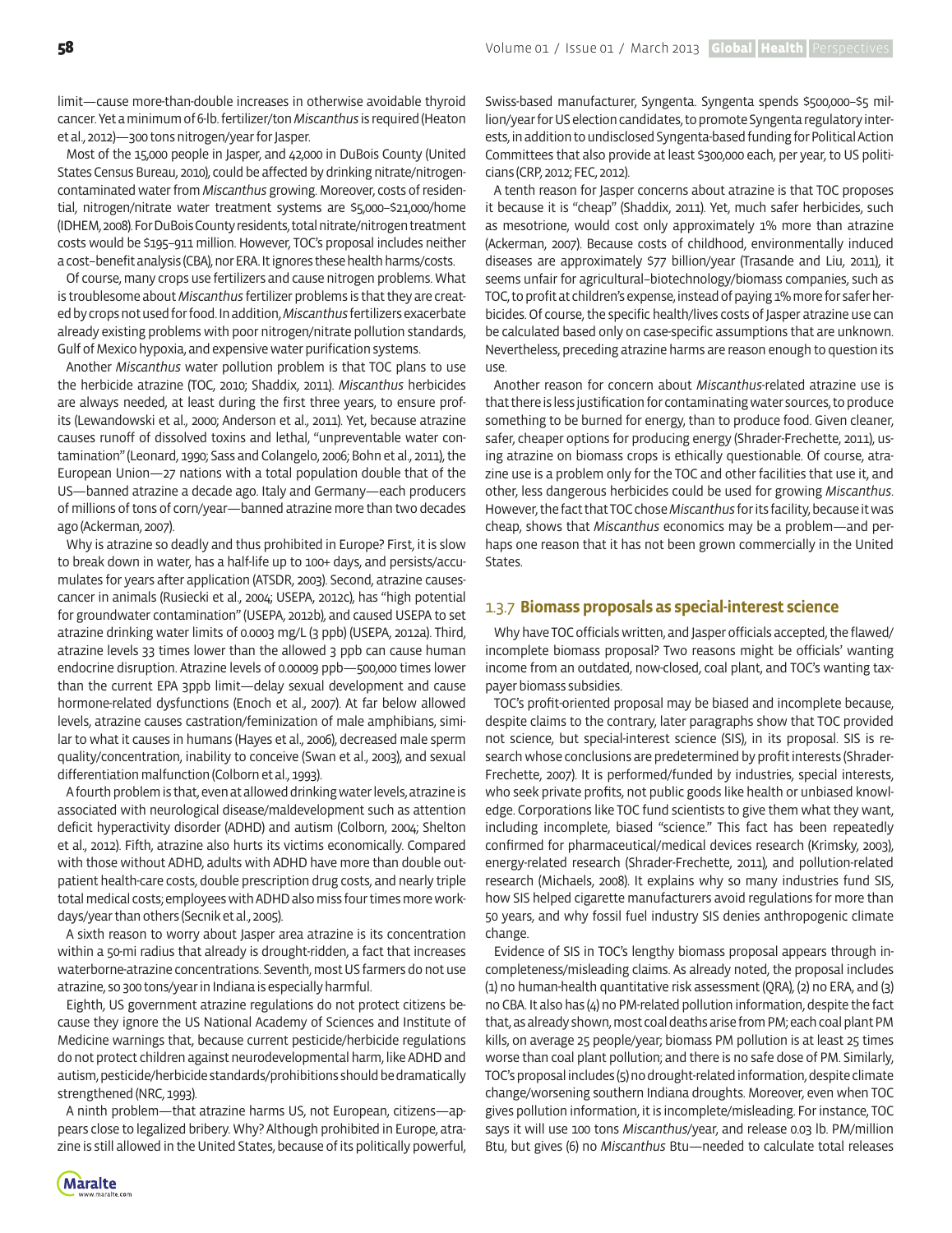of PM/year. Using *Miscanthus* Btu, however, calculations show Jasper biomass facility PM releases 25 tons PM/year. Obviously, TOC covered up the fact that it intended to release 25 tons of PM/year, when it had only 100 tons input, and there is no safe dose of PM. Yet a proposal with such obvious, self-serving omissions/misleading information—such as (1)–(6), suggest SIS. Its authors either deliberately omitted (1)–(6) or had culpable ignorance for doing so.

SIS is widespread/undetected, partly because industries get tax deductions for their research-related expenses, whereas ordinary citizens often have neither time nor the education to challenge SIS that affects their lives. Moreover, most science is funded by special interests. In the United States, the American Association for the Advancement of Science (AAAS) says approximately 75% of all scientific work is industry funded (\$300 billion), and 25% (the majority of which is military) is funded by government agencies, e.g., US National Institutes of Health. AAAS also estimates that for every \$100 that industry spends on its "science," environmental health interests spend about \$1. The result? Even when government decisions affect them, citizens often receive, not the truth, but the best "science" money can buy (Beder, 2002; Shrader-Frechette, 2007).

#### 1.3.8 **Suggestions for better biomass decision-making**

How can people avoid dangerous biomass crops/incinerators? Because there are no legally required standards for biomass plant proposals, citizens themselves must hold biomass corporations to scientifically accountable proposal standards. At a minimum, and contrary to what most biomass incineration proposals do (Sheehan et al., 2011), all proposals must include CBA/ERA/QRA. Second, because citizens have rights to informed consent to all risks, only legally required proposal redactions should be allowed. Third, biomass proposals must explicitly answer the biomass plant arguments of all medical groups—such as the American Lung Association; the Massachusetts Medical Society says "biomass power plants pose an unacceptable risk to the public's health" (Sheehan et al., 2011). Fourth, all biomass proposals should answer World Bank/ International Monetary Fund/World Trade Organization's food securitybased and drought/climate-based arguments against biomass crop subsidies.

# 1.4 **Conclusions**

If the preceding arguments are correct, biomass incineration causes massive, avoidable death/injury, whereas biomass crops exacerbate drought/ clean water problems. Those who assess biomass facilities need to heed the biomass lessons learned from developing countries.

#### **Abbreviations**

CBA: cost–benefit assessment; CBPMF: carbon black fine particulate matter; CBPMUF: carbon black ultrafine particulate matter; CO: carbon monoxide; CO<sub>2</sub>: carbon dioxide; ERA: ecological risk assessment; μ: micrometers; MM: million; NOX: nitrogen oxides; PM: particulate matter; PMC: particulate matter; PMF: particulate matter; PMUF: particulate matter; QRA: quantitative human-health risk assessment; TOC: Twisted Oak Corporation.

#### **Competing Interests**

The authors declare they have no competing financial interests.

#### **Authors' Contributions**

Kunycky and Shrader-Frechette did the first three drafts together, and Shrader-Frechette did the final draft. Both co-authors read and approved the final manuscript.

### 1.5 **Acknowledgements**

Dr. Shrader-Frechette thanks the US National Science Foundation (NSF) for research grant SES-0724781, "Three Methodological Rules in Risk Assessment," during which part of the research for this article was begun. All opinions and errors are those of the authors, not the NSF. The authors thank GHP referees for helpful comments.

# 1.6 **References**

**Ackerman, F.** (2007). The economics of atrazine. *Int J Occup Environ Health, 13*, 441–449.

- **Agency for Toxic Substances and Disease Registry (ATSDR)** (2003). *Public Health Statements for Atrazine* [Internet]. Georgia: Center for Disease Control; Available from: http://www.atsdr.cdc.gov/phs/phs. asp?id=336&tid=59 [accessed 24 September 2012].
- Anderson, E., Arundale, R., Oladeinde, A. et al. (2011). Growth and agronomy of *Miscanthus giganteus* for biomass production. *Biofuels,2*, 167–183.
- **Beder, S.** (2002). *Green Governance: From Periphery to Power*. Lincoln University, Christchurch, New Zealand.
- **Boelcke, B., Buech, S., & Zacharias, S.** (1998). Effects of *Miscanthus* cultivation on soil fertility and the soil water reservoir. In: *Biomass for Energy and the Environment: Proceedings of the 10th European Bioenergy Conference.* Wurzburg, Germany.
- **Bohn, T., Cocco, E., Gourdol, L. et al.** (2011). Determination of atrazine and degradation products in Luxembourgish drinking water: origin and fate of potential endocrine-disrupting pesticides. *Food Addit Contam,28*, 1041–1054.
- **Bond, T.** (2007). *Testimony for the Hearing on Black Carbon and Climate Change* [Internet]. Washington DC: U.S. House Committee on Oversight and Government Reform 2-3; Available from: http://oversight. house.gov/images/stories/documents/20071018110647.pdf [accessed 20 December 2012].
- **Booth, M. S.** (2012). *Biomass Air Pollution* [Internet]. Springfield, MA: Partnership for Policy Integrity; Available from: http://www.pfpi.net/ air-pollution-2 [accessed 14 January 2012].
- **Brosse, N., Dufour, A., Meng, X. et al.** (2012). *Miscanthus*: A fast-growing crop for biofuels and chemicals production. *Biofuels, Bioprod. Bioref,6*, 580–598.
- **Bruckner, M.** (2011). *The Gulf of Mexico Dead Zone* [Internet]. Carleton, MN: Microbial Life Educational Resources, Science Education Resource Center (SERC); Available from: http://serc.carleton.edu/microbelife/topics/ deadzone/index.html [accessed on 14 January 2012].
- **Center for Responsive Politics** (CRP). *Syngenta* [Internet] (2012). Washington DC: OpenSecrets.Org; Available from: www.OpenSecrets.org/ lobby [accessed 2 November 2012].
- **Charusombat, U., & Niyogi, D.** (2011). A hydroclimatological assessment of regional drought vulnerability: a case study of Indiana droughts. *Earth Interactions,15*, 1–65.

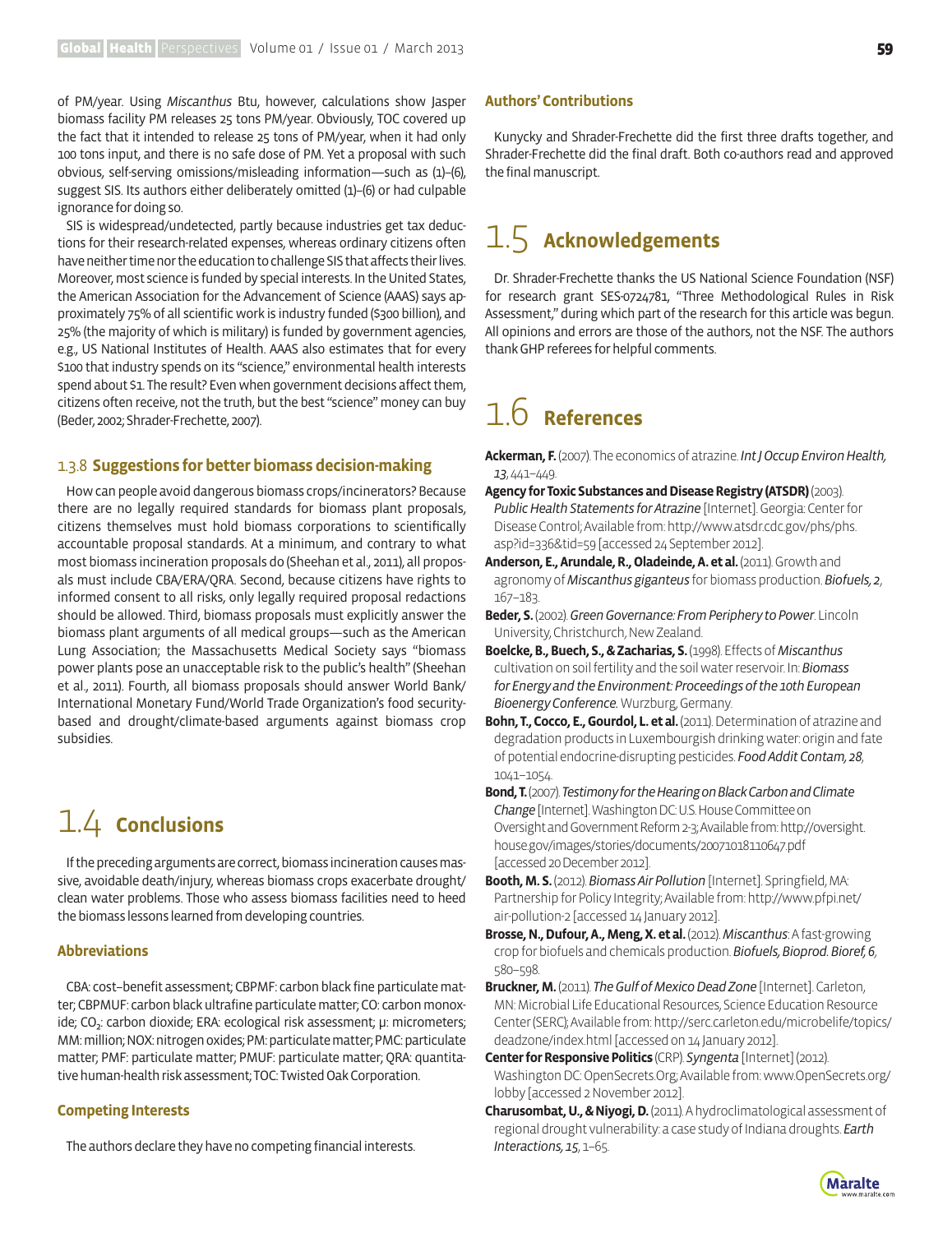**Clifton-Brown, J., & Lewandowski, I.** (2000). Water use efficiency and biomass partitioning of three different *Miscanthus* genotypes with limited and unlimited water supply. *Ann Bot,86*, 191–200.

**Clifton-Brown, J., Lewandowski, I., Andersson B et al. (2001). Performance** of 15 *Miscanthus* genotypes at five sites in Europe. *Agron. J*, *93*, 1013–1019.

**Colborn, T., vom Saal, F., & Soto, A.** (1993). Developmental effects of endocrine-disrupting chemicals in wildlife and humans. *Environ Health Perspect,101*, 378–384.

**Colborn, T.** (2004). Neurodevelopment and endocrine disruption. *Environ Health Perspect,112*, 944–949.

**Department of Environment, Food, and Rural Affairs (DEFRA)** (2012). *Planting and Growing Miscanthus* [Internet]. London: DEFRA; Available from: www.defra.gov.uk/erdp [accessed 12 December 2012]

**Dohleman, F., & Long, S.** (2009). More productive than maize in the Midwest: how does *Miscanthus* do it? *Plant Physiol*, 150, 2104-2115.

**Enoch, R., Stanko, J., Grenier, S. et al.** (2007). Mammary gland development as a sensitive end point after acute prenatal exposure to an atrazine metabolic mixture in female Long-Evans rats. *Environ Health Perspect, 115*, 541–547.

**Food and Agriculture Organization of the United Nations (FAO)** (2012). *Water* [Internet]; Available from: http://www.fao.org/nr/water/ topics\_irrig\_watermng.html [accessed 14 January 2012].

**Federal Election Commission (FEC)** (2012). *Syngenta Corporation Employee Political Action Committee 2012 FEC PAC - Qualified Committee* [Internet]. Washington DC: Federal Election Commission; Available from: http://query. nictusa.com/cgi-bin/fecimg/?\_12971409644+0 [accessed 2 November 2012].

**Guillette, L., & Iguchi, T.** (2012). Life in a contaminated world. *Science*, 337, 1614–1615.

**Hayes, T., Stuart, M., Mendoza, M. et al** (2006). Characterization of atrazineinduced gonadal malformations in African clawed frogs (*Xenopus laevis*) and comparisons with effects of an androgen antagonist (cyproterone acetate) and exogenous estrogen (17b-estradiol): support for the demasulinization/feiminization hypothesis." *Environ Health Perspect, 114*, 134–142.

**Heaton, E., Boersma, N., Caveny, J. et al.** (2012). *Miscanthus* (*Miscanthus* × *giganteus*) *for Biofuel Production.* Purdue, IN: Purdue University Purdue Extension; Available from: http://www.extension.org/pages/26625/ miscanthus-miscanthus-x-giganteus-for-biofuel-production [accessed 24 September 2012].

**Indiana Department of Natural Resources (IDNR)** (2012). *Monthly Water Resource Survey* [Internet]. Indiana: IDNR; Available from: http://www. in.gov/dnr/water/4858.htm [accessed 13 September 2012].

**Indiana State Department of Health and Indiana Department of Environmental Management (IDHEM)** (2008). *Nitrates, Groundwater, and Onsite Sewage Systems in Indiana. Indiana: A Report to the Legislature*; Available from: https://myshare.in.gov/ISDH/LHDResource/ EPH/Environmental%20Public%20Health%20Documents/Onsite%20 Sewage%20Systems/Nitrate-Legislative%20Report%20081223.pdf [accessed 10 October 2012].

**Intergovernmental Panel on Climate Change (IPCC)** (2007). *Fourth Assessment Report AR4* [Internet]. Geneva, Switzerland: IPCC; Available from: http://www.ipcc.ch/publications\_and\_data/publications\_and\_ data\_reports.shtml#.UGc1ztBYuWM [accessed 14 September 2012].

**Ivanic, R.** (2010). *Miscanthus Establishment Protocol, Fertilizer Application and Water Requirements*. Georgia: Twisted Oak Corporation; Available from: http://www.jasperindiana.gov/images/contentimages/10acy4e4b. pdf [accessed 14 September 2010].

Khanna, M., Dhungana, B., & Clifton-Brown, J. (2008). Costs of producing *Miscanthus* and switchgrass for bioenergy in Illinois. *Biomass Bioenergy, 32*, 482–493.

**Krimsky, S.** (2003). *Science in the Private Interest—Has the Lure of Profits Corrupted Biomedical Research*. Rowman & Littlefield, Lanham, MD.

Kundzewicz, Z., Mata, L., Arnell, N. et al. (2008). The implications of projected climate change for freshwater resources and their management. *Hydrological Sciences Journal, 53*, 3-10.

**Lagi, M., Bertrand, K. Z., Bar-Yam, Y.** (2011).*The Food Crises and Political Instability in North Africa and the Middle East.* New England Complex Systems Institute, Cambridge.

Leonard, R.A. (1990). Movement of pesticides into surface waters. In: *Pesticides in the Soil Environment: Processes, Impacts, and Modeling,*  H. Cheng, editor. Soil Science Society of America, Madison, WI.

**Lewandowski, I., Clifton-Brown, J., Scurlock, J. et al.** (2000). *Miscanthus*: European experience with a novel energy crop. *Biomass Bioenergy,19*, 209–227.

**Yinon, L.** (2010). Ultrafine particle emissions. *PhD thesis.* Earth Engineering Center, Columbia University.

**McIsaac, G., David, M., & Mitchell, C.** (2010). *Miscanthus* and switchgrass production in central Illinois: impacts on hydrology and inorganic nitrogen leaching. *J Environ Qual,39*, 1790–1799.

**Mishra, V., Cherkauer, K., & Shukla, S.** (2009). Assessment of drought due to historic climate variability and projected future climate change in the Midwestern United States. *Journal of Hydrometeorology, 2*, 46–68.

**Michaels, D.** (2008). *Doubt Is Their Product: How Industry's Assault on Science Threatens Your Health.* Oxford University Press, New York.

**National Research Council (NRC)** (2003). *Pesticides in the Diets of Infants and Children.* National Academy Press, Washington, DC.

**NOAA National Climatic Data Center.** (2012). *State of the Climate: Drought* [Internet]. Asheville, NC: NOAA; Available from: http://www.ncdc.noaa.gov/ sotc/drought/ [accessed 24 September 2012].

**North Dakota State University Department of Agriculture (NDA)** (1997). *Corn Production Guide* [Internet]. Fargo, ND: Department of Agriculture; Available from: http://www.ag.ndsu.edu/pubs/plantsci/rowcrops/a1130- 8.htm [accessed 2 November 2012].

**Norwood, G.** (2012) *U.S. Drought, Climate Change Could Lead to Global Food Riots, Political Instability* [Internet]. Washington, DC: Woodrow Wilson Center for International Scholars; Available from: http://www. newsecuritybeat.org/2012/08/u-s-drought-climate-change-lead-foodriots-political-instability/ [accessed 5 January 2012].

Pope, C. A., Burnett, R. T., Krewski, D. et al. (2009). Cardiovascular mortality and exposure to airborne fine particulate matter and cigarette smoke: shape of the exposure-response relationship. *Circulation,120*, 941–948.

**Purdue eXtension.** (2008). *Corn Water Requirements* [Internet]*.* Purdue, IN: Purdue University Purdue Extension. Available from: http://www.extension. org/pages/14080/corn-water-requirements [accessed 2 November 2012].

**Riebsame, W., Changnon, S., & Karl, T.** (1991). *Drought and Natural Resources Management in the United States: Impacts and Implications of the 1987–89 Drought*. Westview Press, Boulder, CO.

**Rusiecki, J., De Roos, A., Lee, W. et al.** (2004). Cancer incidence among pesticide applicators exposed to atrazine in the agricultural health study. *J Natl Cancer Inst,96*, 1375–1382.

**Ross, T., & Lott, N.** (2003). A climatology of 1980–2003 extreme weather and climate events. *National Climatic Data Center Technological Report.*  NOAA,Ashville, NC.

**Sager, T. M., & Castranova, V.** (2009). Surface area of particle administered versus mass in determining the pulmonary toxicity of ultrafine and fine carbon black: comparison to ultrafine titanium dioxide. *Particle and Fibre Toxicology,6*, 15.

**Sass, J., & Colangelo, A.** (2006). European Union bans atrazine, while the United States negotiates continued use. *Int J Occup Environ Health,12*, 260–267.